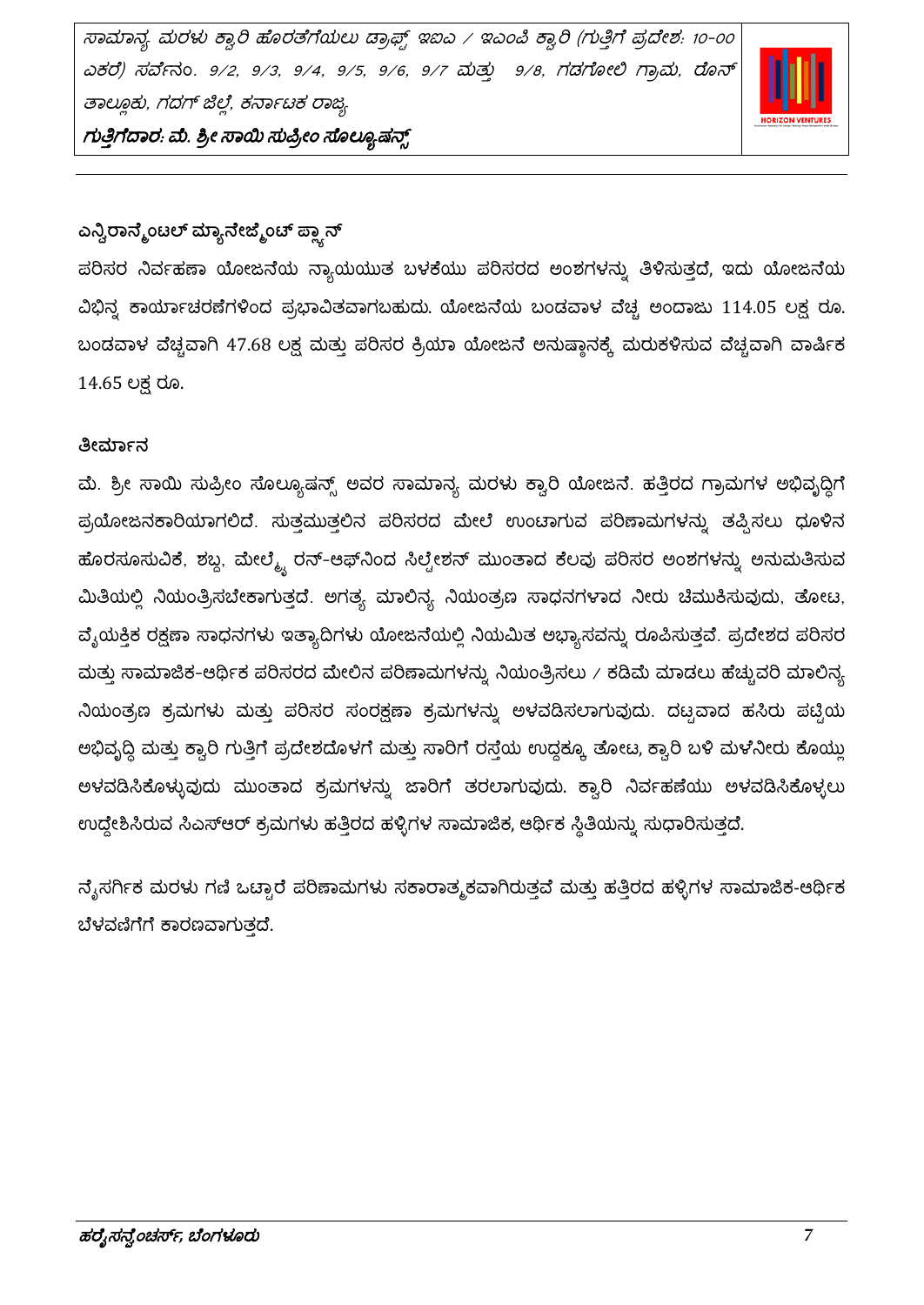

*Lessee: M/s. Sri Sai Supreme Solutions*

#### **EXECUTIVE SUMMARY**

#### **INTRODUCTION**

M/s. Sri Sai Supreme Solutions has applied for TOR in order to prepare EIA report for grant of Environmental Clearance as per MoEF Notifications S.O. 1533(E) dated 14-09-2006 for extraction of Ordinary Sand having lease area of 10-00 Acres located in Survey No. 9/2, 9/3, 9/4, 9/5, 9/6, 9/7 & 9/8 of Gadagoli Village, Ron Taluk, Gadag District, Karnataka State.

As the proposed project is coming under cluster situation and in the cluster as the total area extent is greater than 5 Ha as per the Hon'ble NGT order dated 13th September 2018 and 11th December 2018 it is considered as "B" category. The application to grant prior Environmental Clearance for the proposed project was considered by the KSEAC in its 254th SEAC meeting dated 7th January 2021, for determination of the Terms of Reference (ToR) for preparation of the Environmental Impact Assessment (EIA) report. The Committee has suggested specific Terms of Reference (ToR) for preparation of the EIA report and Environmental Management Plan and for conducting public hearing vide its letter No. SEIAA 321 MIN 2020.

#### **Location of the Project**

The Ordinary Sand Quarry with an extent of 10-00 Acres of quarrying lease area of located in Survey No. 9/2, 9/3, 9/4, 9/5, 9/6, 9/7 & 9/8 of Gadagoli Village, Ron Taluk, Gadag District, Karnataka State

| Sr. | <b>Particulars</b>       | <b>Details</b>       |                 |                  |                  |  |  |
|-----|--------------------------|----------------------|-----------------|------------------|------------------|--|--|
| No. |                          |                      |                 |                  |                  |  |  |
| 1.  | Latitude/Longitude       |                      |                 |                  |                  |  |  |
|     |                          | Datum: WGS 84        |                 |                  |                  |  |  |
|     |                          |                      | <b>Boundary</b> | Latitude         | Longitude        |  |  |
|     |                          |                      | A               | N 15° 49' 47.89" | E 75° 33' 8.10"  |  |  |
|     |                          |                      | B               | N 15° 49' 56.81" | E 75° 33' 9.56"  |  |  |
|     |                          |                      | $\mathcal{C}$   | N 15° 49' 54.33" | E 75° 33' 16.28" |  |  |
|     |                          |                      | D               | N 15° 49' 52.02" | E 75° 33' 15.92" |  |  |
|     |                          |                      | E               | N 15° 49' 52.32" | E 75° 33' 10.50" |  |  |
|     |                          |                      | F               | N 15° 49' 47.66" | E 75° 33' 9.78"  |  |  |
| 2.  | Site elevation above MSL | 541.5 to 538.5 m MSL |                 |                  |                  |  |  |

#### **TABLE 1: SALIENT FEATURES OF THE PROJECT SITE**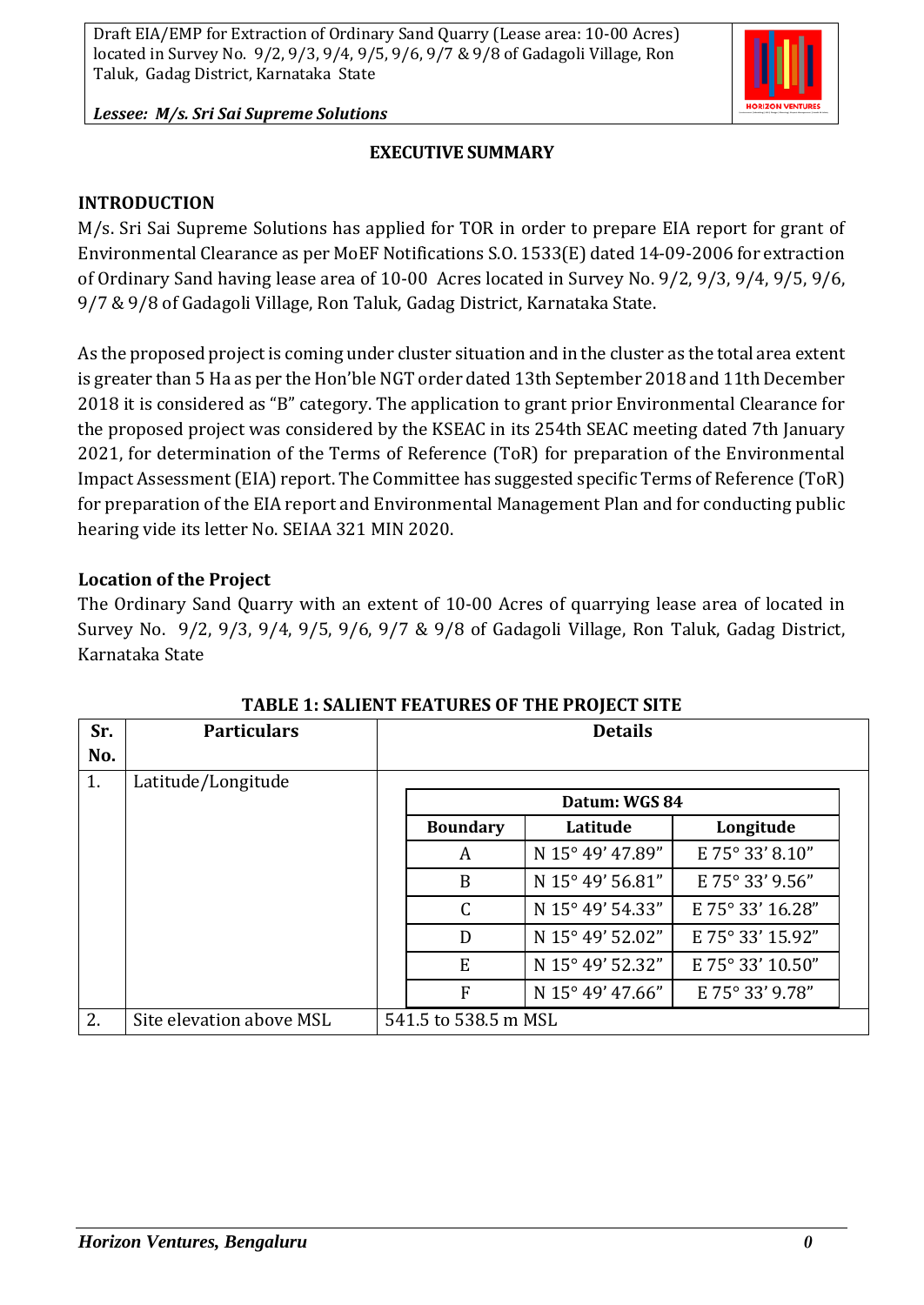

*Lessee: M/s. Sri Sai Supreme Solutions*

| Sr. | <b>Particulars</b>                       | <b>Details</b>                                                                                                                                     |                                     |                                         |                                |  |
|-----|------------------------------------------|----------------------------------------------------------------------------------------------------------------------------------------------------|-------------------------------------|-----------------------------------------|--------------------------------|--|
| No. |                                          |                                                                                                                                                    |                                     |                                         |                                |  |
| 3.  | Land use at the proposed<br>project site | SI.<br>No.                                                                                                                                         | <b>Item</b>                         | <b>Existing</b><br>/ present<br>(Acres) | <b>End of lease</b><br>(Acres) |  |
|     |                                          | 1.                                                                                                                                                 | Area Excavated                      |                                         | 2.697                          |  |
|     |                                          | 2.                                                                                                                                                 | Buffer Zone / storage<br>of topsoil |                                         | 1.349                          |  |
|     |                                          | 3.                                                                                                                                                 | Unutilized area                     | 4.046                                   | $-$                            |  |
|     |                                          |                                                                                                                                                    | <b>Total</b>                        | 4.046                                   | 4.046                          |  |
| 4.  | Nearest roadway                          | NH 52 - 15.70 Kms (W) (hubbli to Bijapur Road)<br>SH 133 - 0.70Kms (N) (Cholachagudda to Hebballi Road)<br>Hebballi to Holealur road - 0.30 Kms(S) |                                     |                                         |                                |  |
| 5.  | <b>Nearest Railway Station</b>           | Holealur Railway Station - 1.55 Kms (SE)                                                                                                           |                                     |                                         |                                |  |
| 6.  | Nearest Railway line                     | Jakanur-Somankatti broad-gauge section of South-eastern<br>railways - 1.35 Kms (SE)                                                                |                                     |                                         |                                |  |
| 7.  | Nearest Air Port                         | Hubballi Airport, Hyderabad, Karnataka ~ 68.60 km.                                                                                                 |                                     |                                         |                                |  |
| 8.  | Nearest village/major town               | Shirol Village $\sim$ 1.10 km towards Southwest<br>Ron - 17.20 Kms.                                                                                |                                     |                                         |                                |  |
| 9.  | Hills/valleys                            | No major hills and valleys within 10 km radius                                                                                                     |                                     |                                         |                                |  |
| 10. | Ecologically sensitive zone              | The Project site does not come under Western Ghats                                                                                                 |                                     |                                         |                                |  |
| 11. | Reserved/Protected forests               | Budihal Reserved Forest - 2.90 kms (N)                                                                                                             |                                     |                                         |                                |  |
| 12. | Historical/tourist places                | None within 5 km radius area                                                                                                                       |                                     |                                         |                                |  |
| 13. | <b>Nearest Industries</b>                | Rockson Packaging Industries: 24.60 Km, SW                                                                                                         |                                     |                                         |                                |  |
| 14. | Nearest water bodies                     | Malaprabha River - 70 mts (SW)                                                                                                                     |                                     |                                         |                                |  |

#### **PROJECT DESCRIPTION**

#### **Method of Quarrying**

An open cast Semi Mechanized method will be adopted to operate the area. Since, the annual production is about 46,394 Tons per annum. The Open cast method will be followed during the plan period.

#### **Anticipated life of the quarry**

Life of the mine in this case is for 3 years or till the reserves get exhausted.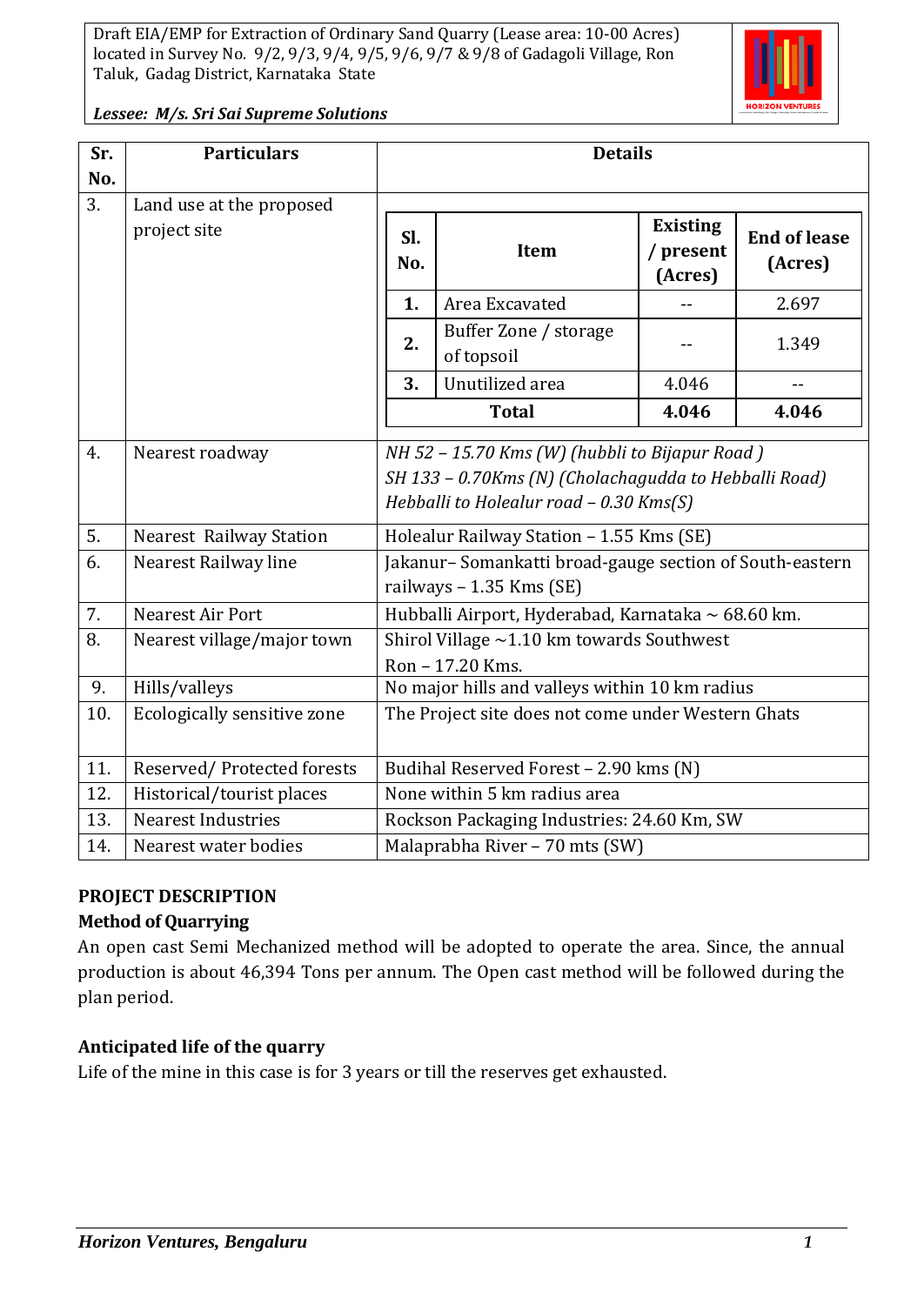

*Lessee: M/s. Sri Sai Supreme Solutions*

### **Conceptual Quarry Plan**

Based on reserves of Ordinary sand as Production capacity of 46,394 Tons per annum, thus the anticipated life of the will be till the reserves get exhausted.

### **Waste Generation & Disposal**

There is no such reduction of waste / mineral reject processing possibilities are proposed during plan period. There is no proposal of dumping during the proposed ensuing quarrying period, & concurrent backfilling is proposed.

### **Water Requirement & Source**

Total water requirement for the project will be 7.27 KLD, Requirement is met by procurement of water from the bore well nearby Tankers.

### **Manpower Requirement**

The said quarry provides direct employment to 17 people and generate indirect employment for 35 more people. Most of the directly employed manpower falls under skilled category Preference will be given to the local people as per their eligibility.

#### **Site Infrastructure**

The Quarry will have its own office premises, canteen, first-aid center etc. Quarry office is well connected with wireless and telephone, internet & e-mail facilities for communication. The Quarry is provided with a workshop to undertake repairs and regular maintenance of quarrying machinery deployed.

### **EXISTING ENVIRONMENTAL SCENARIO Baseline Environmental Studies Meteorology & Ambient Air Quality (Oct 2020 to Dec 2020)**

#### **Summary of Meteorological data generated at site.**

| Temperature $(^{\circ}C)$ | 10 to $37.2^{\circ}$ C |
|---------------------------|------------------------|
| Relative Humidity (%)     | 36% to 71%             |
| <b>Wind Direction</b>     | W                      |
| Calm wind $\%$            | 10.99%                 |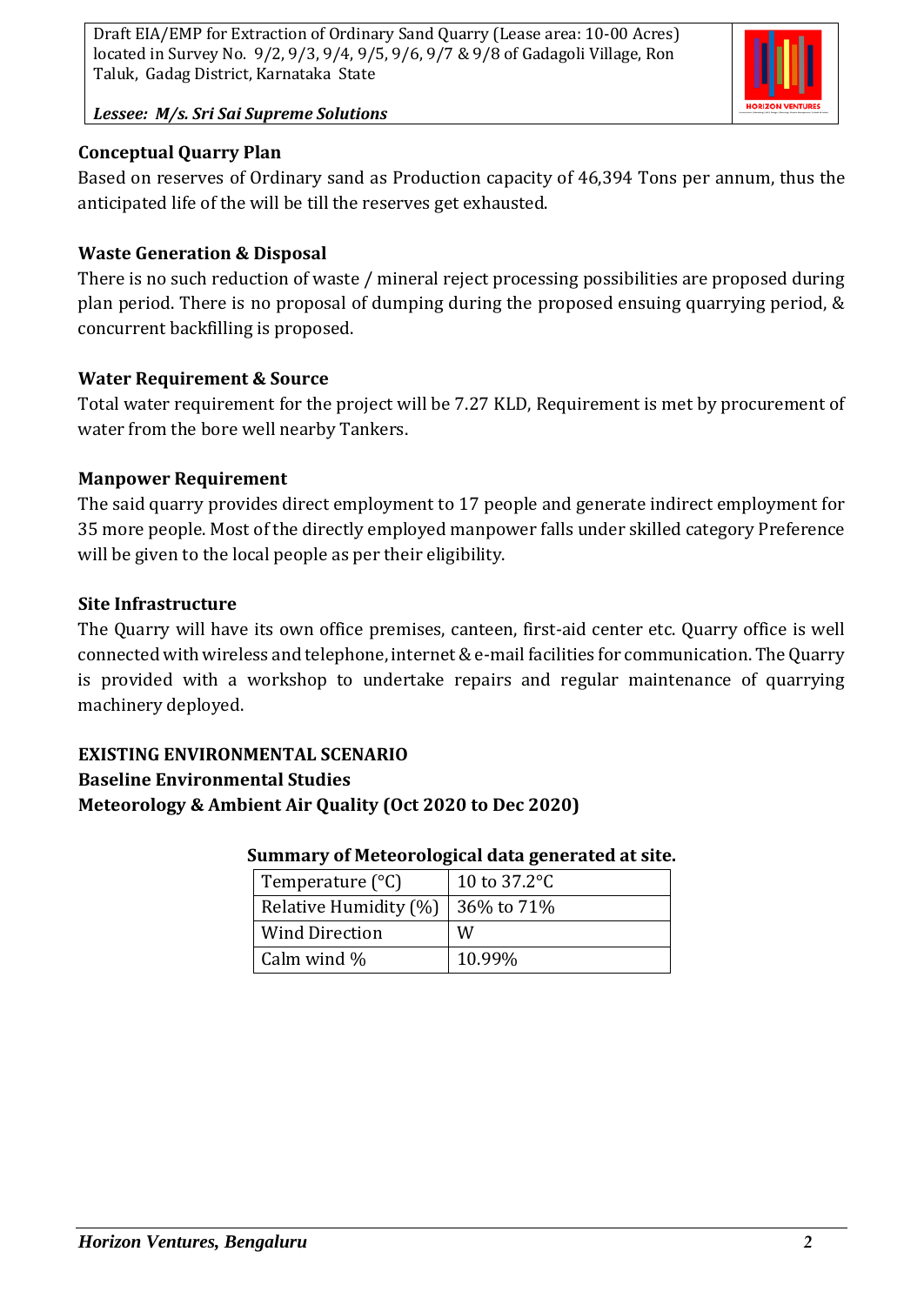

#### *Lessee: M/s. Sri Sai Supreme Solutions*

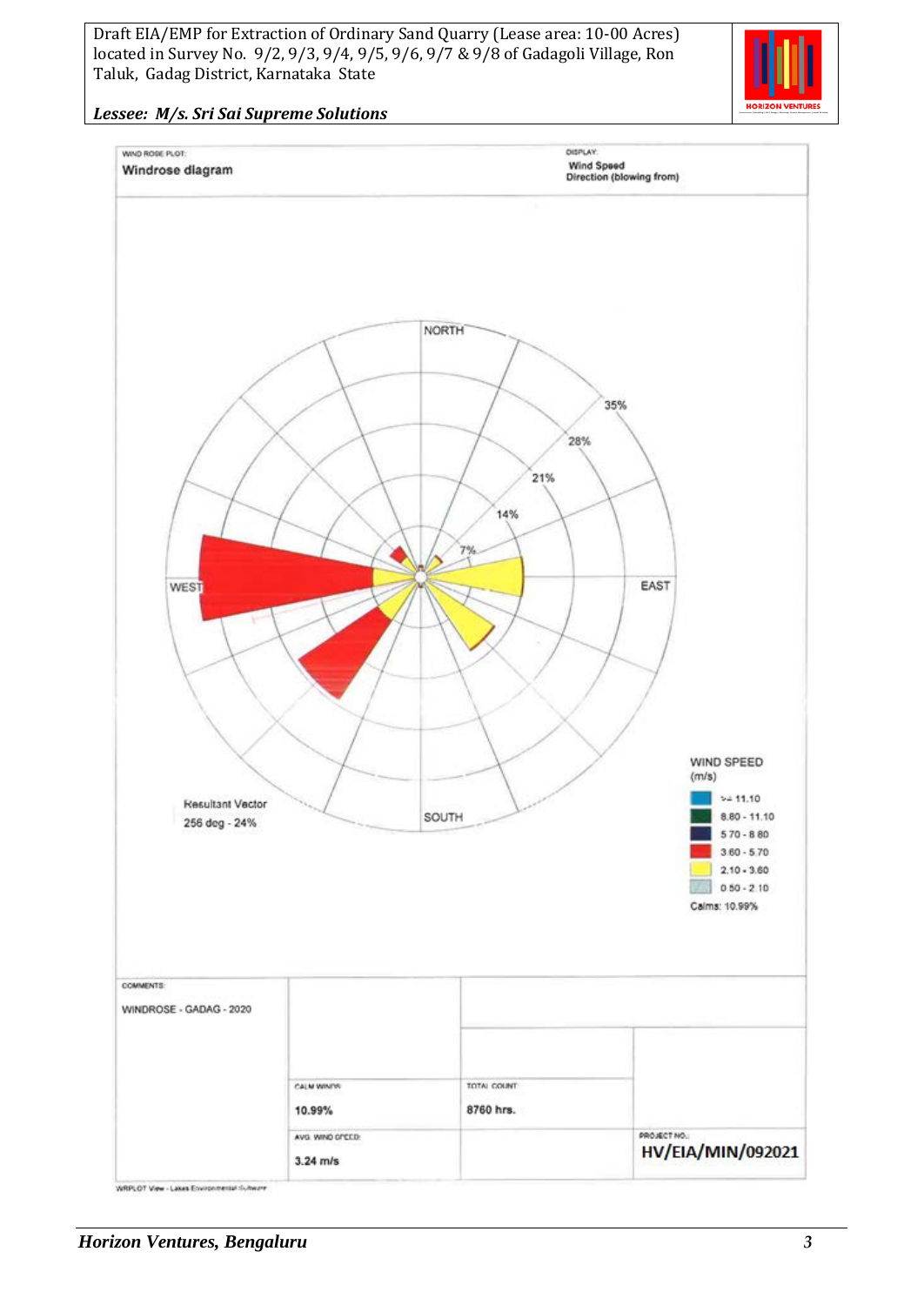

*Lessee: M/s. Sri Sai Supreme Solutions*

### **Ambient Air Quality Status**

From the results, it is observed that the ambient air quality with respect to  $PM_{10}$ ,  $PM_{2.5}$ ,  $SO_2$ , and NOx at all the monitoring locations is within the permissible limits specified by CPCB.

#### **Ambient Noise Levels**

Ambient noise level monitoring was carried out at the 9 monitoring locations, those were selected for ambient air quality monitoring. The monitoring results are within limits**.**

### **Biological Environment**

There is no National Park, Wildlife Sanctuary and Biosphere Reserve within 10 km radius.

# **Proposed Biological Environment Conservation Measures**

- Thick Green belt will be developed around Quarry lease area and along transport road.
- Periodic maintenance of mineral transport road
- Regular sprinkling of water through mobile tanker on mineral transport road
- Mineral carrying trucks are loaded with only the stipulated quantity to avoid overloading and covered with tarpaulin to avoid spillage.

### **Socio-economic Environment**

- There is no habitation in the Ordinary Sand Quarry. There is no rehabilitation and resettlement involved in the project.
- The said Quarry provides direct employment to 17 people and generate indirect employment for 35 more people. Most of the directly employed manpower falls under skilled category and the respective distribution / numbers is follows. Preference will be given to the local people as per their eligibility.
- The existing infrastructure facilities are sufficient to cater the needs of the Ordinary sand Quarry. However, the Quarry management will take efforts as a part of CER for improvement in civic amenities like sanitation, drinking water facilities, transport road, etc in the nearby villages.

# **ENVIRONMENTAL MONITORING PROGRAM**

An Environmental Management Cell (EMC) will be established in the Quarry under the control of Quarry Manager. The EMC will be headed by an Environmental Officer having adequate qualification and experience in the field of environmental management regular and periodic. Environmental monitoring of Ambient Air Quality, Water table depth, Water quality, Ambient Noise Levels, Soil Quality, CSR activities etc. will be carried out through MOEF accredited agencies and reports will be submitted to KSPCB/ Regional office of MoEF & CC.

# **RISK ASSESSMENT & DISASTER MANAGEMENT PLAN**

The assessment of risk in the Ordinary sand Quarrying project has been estimated for Slope failure, Movement of HEMM, Inundation due to surface water, Dust hazards, Hazards associated with use of Diesel Generator Sets and flooding of lower benches and corresponding mitigation measures are suggested in the draft EIA/EMP report.